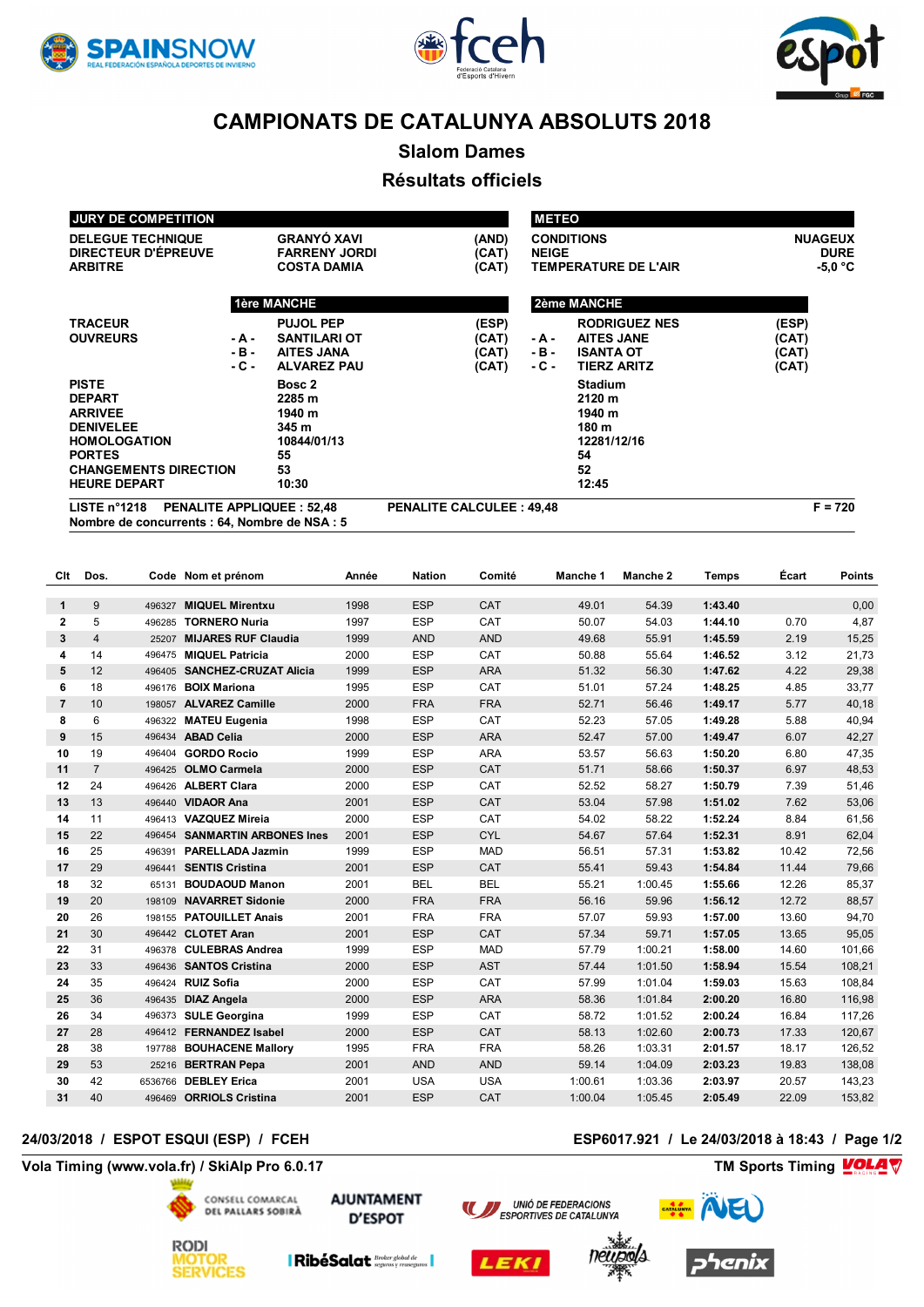





### **CAMPIONATS DE CATALUNYA ABSOLUTS 2018 Slalom Dames Résultats officiels**

| Clt | Dos.           |                         | Code Nom et prénom                    | Année | <b>Nation</b> | Comité     | Manche 1   | Manche 2   | <b>Temps</b> | Écart | <b>Points</b> |
|-----|----------------|-------------------------|---------------------------------------|-------|---------------|------------|------------|------------|--------------|-------|---------------|
| 32  | 43             |                         | 496477 ALONSO Mireia                  | 2001  | <b>ESP</b>    | CAT        | 1:00.10    | 1:05.48    | 2:05.58      | 22.18 | 154,44        |
| 33  | 51             |                         | 496470 RAGULL LORAS Marta             | 2001  | <b>ESP</b>    | CAT        | 1:02.16    | 1:07.16    | 2:09.32      | 25.92 | 180,49        |
| 34  | 41             |                         | 496427 SASTRE Sofia                   | 2000  | <b>ESP</b>    | CAT        | 1:03.11    | 1:07.92    | 2:11.03      | 27.63 | 192,39        |
| 35  | 47             |                         | 496479 MARTI MONTSERRAT Clara         | 2001  | <b>ESP</b>    | CAT        | 1:04.19    | 1:07.28    | 2:11.47      | 28.07 | 195,46        |
| 36  | 45             |                         | 496468 GONZALEZ COMPANY Mariona Fusui | 2001  | <b>ESP</b>    | CAT        | 1:03.00    | 1:08.97    | 2:11.97      | 28.57 | 198,94        |
| 37  | 56             |                         | 496429 DRUILLE Lucia Teresita         | 2000  | <b>ESP</b>    | <b>MAD</b> | 1:03.90    | 1:10.87    | 2:14.77      | 31.37 | 218,44        |
| 38  | 64             |                         | 496445 UGAS Norma                     | 2000  | <b>ESP</b>    | CAT        | 1:04.88    | 1:11.85    | 2:16.73      | 33.33 | 232,09        |
| 39  | 55             |                         | 496467 CASALS GODAYOL Marina          | 2001  | <b>ESP</b>    | CAT        | 1:05.56    | 1:11.53    | 2:17.09      | 33.69 | 234,59        |
| 40  | 57             |                         | 496458 CORTES SOLE Marina             | 2001  | <b>ESP</b>    | CAT        | 1:06.97    | 1:11.38    | 2:18.35      | 34.95 | 243,37        |
| 41  | 52             |                         | 496370 FORNE Ruth                     | 1999  | <b>ESP</b>    | CAT        | 1:07.14    | 1:11.22    | 2:18.36      | 34.96 | 243,44        |
| 42  | 60             |                         | 496483 MAGUREGUI Carlota              | 2000  | <b>ESP</b>    | <b>ARA</b> | 1:07.00    | 1:13.73    | 2:20.73      | 37.33 | 259,94        |
| 43  | 50             |                         | 496382 CASASUS Patricia               | 1999  | <b>ESP</b>    | <b>ARA</b> | 1:07.94    | 1:13.46    | 2:21.40      | 38.00 | 264,60        |
| 44  | 44             |                         | 496381 ABAJO Berta                    | 1999  | <b>ESP</b>    | <b>ARA</b> | 1:08.89    | 1:13.46    | 2:22.35      | 38.95 | 271,22        |
| 45  | 62             |                         | 496482 FERNANDEZ DE TROCONIZ Carlota  | 2001  | <b>ESP</b>    | <b>ARA</b> | 1:10.91    | 1:17.15    | 2:28.06      | 44.66 | 310,98        |
| 46  | 61             |                         | 496474 MURIEL DE DIOS Nuria           | 2001  | <b>ESP</b>    | CAT        | 1:13.00    | 1:19.25    | 2:32.25      | 48.85 | 340,15        |
|     |                | Absents - Manche 1 (1)  |                                       |       |               |            |            |            |              |       |               |
|     | 3              |                         | 496376 RELAT Maria                    | 1999  | <b>ESP</b>    | <b>CAT</b> | <b>DNS</b> |            |              |       |               |
|     |                | Abandons - Manche 1 (6) |                                       |       |               |            |            |            |              |       |               |
|     | 23             |                         | 496443 KRATTLI Martina                | 2001  | <b>ESP</b>    | CAT        | <b>DNF</b> |            |              |       |               |
|     | 27             |                         | 496480 BORRAS SOLSONA Anna            | 2001  | <b>ESP</b>    | CAT        | <b>DNF</b> |            |              |       |               |
|     | 37             |                         | 496473 POMES ROVIRA Carlota           | 2001  | <b>ESP</b>    | CAT        | <b>DNF</b> |            |              |       |               |
|     | 39             |                         | 25211 LALIEVE PRUNERA Gador           | 2000  | AND           | <b>AND</b> | <b>DNF</b> |            |              |       |               |
|     | 49             |                         | 496466 URENA POCH Maria               | 2001  | <b>ESP</b>    | CAT        | <b>DNF</b> |            |              |       |               |
|     | 63             | Absents - Manche 2 (1)  | 496433 GARRIDO Marta                  | 2000  | <b>ESP</b>    | <b>MAD</b> | <b>DNF</b> |            |              |       |               |
|     | 48             |                         | 496478 MARTI MONTSERRAT Pia           | 2001  | <b>ESP</b>    | CAT        | 1:02.65    | <b>DNS</b> |              |       |               |
|     |                |                         | Abandons - Manche 2 (10)              |       |               |            |            |            |              |       |               |
|     | $\mathbf{1}$   |                         | 25208 ARNABAT MARSOL Laura            | 1999  | <b>AND</b>    | <b>AND</b> | 49.82      | <b>DNF</b> |              |       |               |
|     | $\overline{2}$ |                         | 496403 GASIENICA-KOTELNICKA Noelia    | 1999  | <b>ESP</b>    | <b>ARA</b> | 50.08      | <b>DNF</b> |              |       |               |
|     | 8              |                         | 197620 ALIEU Laurie                   | 1995  | <b>FRA</b>    |            | 52.26      | <b>DNF</b> |              |       |               |
|     | 16             |                         | 25215 RODRIGUEZ ELIAS Xenia           | 2001  | <b>AND</b>    | <b>AND</b> | 51.62      | <b>DNF</b> |              |       |               |
|     | 17             |                         | 198152 GALY Leonie                    | 2001  | <b>FRA</b>    | <b>FRA</b> | 53.80      | <b>DNF</b> |              |       |               |
|     | 21             |                         | 496371 FORNE Alba                     | 1999  | <b>ESP</b>    | CAT        | 54.36      | <b>DNF</b> |              |       |               |
|     | 46             |                         | 496326 VALENCIA lvet                  | 1998  | <b>ESP</b>    | CAT        | 1:07.38    | <b>DNF</b> |              |       |               |
|     | 54             |                         | 496456 ABAD ORSOLA Maria              | 2001  | <b>ESP</b>    | CAT        | 1:07.24    | <b>DNF</b> |              |       |               |
|     | 58             |                         | 496464 GARCES MARTINEZ Maria          | 2001  | <b>ESP</b>    | CAT        | 1:04.72    | <b>DNF</b> |              |       |               |
|     | 59             |                         | 496465 TURU CAPELLA Mariona           | 2001  | <b>ESP</b>    | CAT        | 1:05.73    | <b>DNF</b> |              |       |               |

### **24/03/2018 / ESPOT ESQUI (ESP) / FCEH ESP6017.921 / Le 24/03/2018 à 18:43 / Page 2/2**

**Vola Timing (www.vola.fr) / SkiAlp Pro 6.0.17 TM Sports Timing**



**AJUNTAMENT D'ESPOT** 







 $\blacksquare$ RibéSalat  $\frac{\textit{Broke global de}}{\textit{seguros } v \textit{ reaseguros}}$ 



**VolaSoftControlPdf**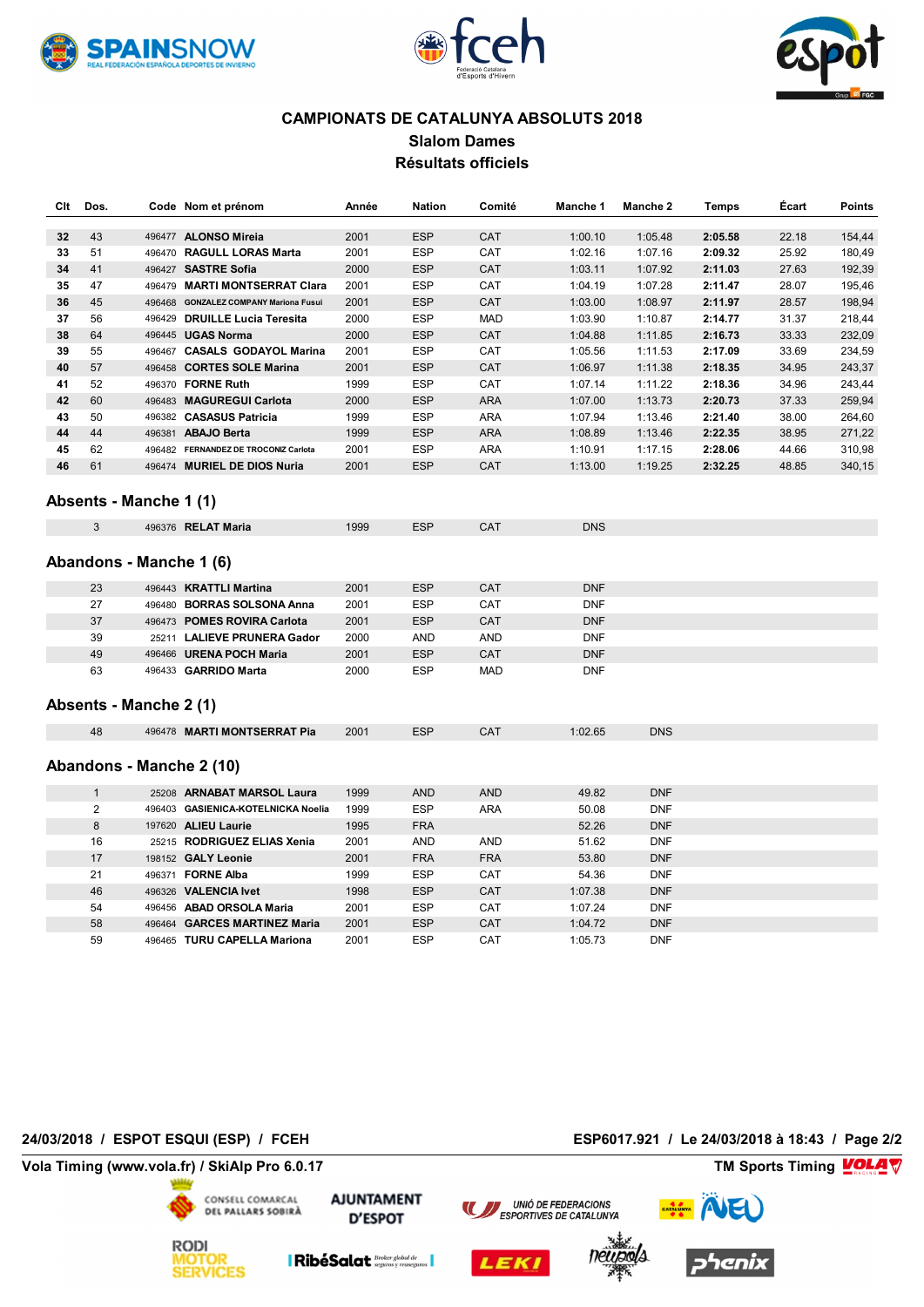





**Slalom Hommes**

## **Résultats officiels**

| LISTE $n^{\circ}1218$        | <b>PENALITE APPLIQUEE: 41,32</b> | <b>PENALITE CALCULEE: 38,32</b> |                              | $F = 720$    |
|------------------------------|----------------------------------|---------------------------------|------------------------------|--------------|
| <b>HEURE DEPART</b>          | 11:00                            |                                 | 13:10                        |              |
| <b>CHANGEMENTS DIRECTION</b> | 51                               |                                 | 52                           |              |
| <b>PORTES</b>                | 52                               |                                 | 53                           |              |
| <b>HOMOLOGATION</b>          | 10844/01/13                      |                                 | 12281/12/16                  |              |
| <b>DENIVELEE</b>             | 345 m                            |                                 | 180 m                        |              |
| <b>ARRIVEE</b>               | 1940 m                           |                                 | 1940 m                       |              |
| <b>DEPART</b>                | 2285 m                           |                                 | 2120 m                       |              |
| <b>PISTE</b>                 | Bosc 2                           |                                 | <b>Stadium</b>               |              |
|                              |                                  |                                 | - D -<br><b>RIUS ALEX</b>    | (CAT)        |
|                              | - C -<br>TIERZ ARITZ             | (CAT)                           | <b>SANTILARI OT</b><br>- C - | (CAT)        |
|                              | $-B -$<br><b>ISANTA OT</b>       | (CAT)                           | - B -<br><b>SILVA UNAI</b>   | (CAT)        |
| <b>OUVREURS</b>              | <b>SILVA UNAI</b><br>- A -       | (CAT)                           | <b>ALVAREZ PAU</b><br>- A -  | (CAT)        |
| <b>TRACEUR</b>               | <b>AZNAR FELIX</b>               | (ESP)                           | <b>BELLSOLA XAVIER</b>       | (AND)        |
|                              | <b>1ère MANCHE</b>               |                                 | 2ème MANCHE                  |              |
|                              |                                  |                                 |                              |              |
| <b>ARBITRE</b>               | <b>COSTA DAMIA</b>               | (CAT)                           | <b>TEMPERATURE DE L'AIR</b>  | -5,0 °C      |
| DIRECTEUR D'ÉPREUVE          | <b>FARRENY JORDI</b>             | (AND)<br>(CAT)                  | <b>NEIGE</b>                 | <b>DURE</b>  |
| <b>DELEGUE TECHNIQUE</b>     | <b>GRANYÓ XAVI</b>               |                                 | <b>CONDITIONS</b>            | <b>NEIGE</b> |
| <b>JURY DE COMPETITION</b>   |                                  |                                 | <b>METEO</b>                 |              |

**Nombre de concurrents : 82, Nombre de NSA : 5**

| Clt            | Dor.           |         | Código Apellidos y nombre         | Año  | <b>Nación</b> | Manche 1 | Manche 2 | <b>Temps</b> | Écart | <b>Points</b> |
|----------------|----------------|---------|-----------------------------------|------|---------------|----------|----------|--------------|-------|---------------|
|                |                |         |                                   |      |               |          |          |              |       |               |
| 1              | 12             |         | 20392 SOLSONA Robert              | 1995 | <b>AND</b>    | 44.28    | 46.87    | 1:31.15      |       | 0.00          |
| $\overline{2}$ | 14             | 6190584 | <b>FRESQUET Axel</b>              | 1998 | <b>FRA</b>    | 45.00    | 46.44    | 1:31.44      | 0.29  | 2,29          |
| 3              | 6              | 20421   | <b>SALVADORES Xavier</b>          | 1996 | <b>AND</b>    | 44.43    | 47.20    | 1:31.63      | 0.48  | 3,79          |
| 4              | 2              | 6190227 | <b>DENAT Jeremy</b>               | 1996 | <b>PER</b>    | 44.56    | 47.34    | 1:31.90      | 0.75  | 5,92          |
| 5              | 10             | 6190869 | <b>POUSSIN Maxime</b>             | 2000 | <b>FRA</b>    | 45.44    | 47.08    | 1:32.52      | 1.37  | 10,82         |
| 6              | 19             | 492211  | <b>RANDO Marco</b>                | 1998 | <b>ESP</b>    | 45.69    | 46.88    | 1:32.57      | 1.42  | 11,22         |
| $\overline{7}$ | 11             | 151278  | <b>PRIKRYL Frantisek</b>          | 2000 | <b>CZE</b>    | 45.76    | 46.85    | 1:32.61      | 1.46  | 11,53         |
| 8              | 8              | 20463   | <b>CORNELLA GUITART Xavier</b>    | 2001 | <b>AND</b>    | 45.22    | 47.46    | 1:32.68      | 1.53  | 12,09         |
| 9              | 13             | 20386   | <b>PUIG DAVI Arnau</b>            | 1994 | <b>AND</b>    | 45.47    | 47.45    | 1:32.92      | 1.77  | 13,98         |
| 10             | 1              | 492182  | <b>GONZALEZ Ander</b>             | 1997 | <b>ESP</b>    | 45.25    | 47.89    | 1:33.14      | 1.99  | 15,72         |
| 11             | 9              | 20437   | <b>PEREZ FABREGA Albert</b>       | 1998 | <b>AND</b>    | 45.64    | 47.62    | 1:33.26      | 2.11  | 16,67         |
| 12             | 26             |         | 6190862 ALQUIER Julien            | 2000 | <b>FRA</b>    | 45.99    | 47.77    | 1:33.76      | 2.61  | 20,62         |
| 13             | 3              | 492057  | <b>PUIG Toni</b>                  | 1996 | <b>ESP</b>    | 45.90    | 48.30    | 1:34.20      | 3.05  | 24,09         |
| 14             | 25             | 6191032 | <b>DESSANDIER Lucas</b>           | 2001 | <b>FRA</b>    | 46.50    | 47.78    | 1:34.28      | 3.13  | 24,72         |
| 15             | 29             |         | 492295 LARRIU Daniel              | 2000 | <b>ESP</b>    | 46.98    | 47.32    | 1:34.30      | 3.15  | 24,88         |
| 16             | $\overline{7}$ |         | 492176 SELLAS Nil                 | 1997 | <b>ESP</b>    | 45.83    | 48.95    | 1:34.78      | 3.63  | 28,67         |
| 17             | 18             | 492293  | <b>SANS Isidre</b>                | 2000 | <b>ESP</b>    | 47.72    | 47.33    | 1:35.05      | 3.90  | 30,81         |
| 18             | 24             | 492286  | <b>ERGUIN Mikel</b>               | 2000 | <b>ESP</b>    | 47.36    | 47.74    | 1:35.10      | 3.95  | 31,20         |
| 19             | 5              | 492237  | <b>MINTEGUI Ibon</b>              | 1999 | <b>ESP</b>    | 46.79    | 48.32    | 1:35.11      | 3.96  | 31,28         |
| 20             | 31             | 492320  | <b>BOSCH Guillem</b>              | 2001 | <b>ESP</b>    | 47.30    | 47.82    | 1:35.12      | 3.97  | 31,36         |
| 21             | 28             | 492335  | <b>GARCIA Andres</b>              | 2001 | <b>ESP</b>    | 47.75    | 47.79    | 1:35.54      | 4.39  | 34,68         |
| 22             | 39             | 492319  | <b>BEASCOECHEA Jordi</b>          | 2001 | <b>ESP</b>    | 46.90    | 48.69    | 1:35.59      | 4.44  | 35,07         |
| 23             | 32             | 20470   | <b>TORRES SANCHEZ Albert</b>      | 2001 | <b>AND</b>    | 48.30    | 47.35    | 1:35.65      | 4.50  | 35,55         |
| 24             | 33             | 492318  | TRIULZI Jordi M.                  | 2001 | <b>ESP</b>    | 46.78    | 49.08    | 1:35.86      | 4.71  | 37,20         |
| 25             | 23             | 20461   | <b>CASTRO VALLMITJANA Nicolas</b> | 2000 | <b>AND</b>    | 47.88    | 48.58    | 1:36.46      | 5.31  | 41,94         |
| 26             | 21             | 492337  | <b>COSTA Jordi</b>                | 2001 | <b>ESP</b>    | 48.22    | 48.40    | 1:36.62      | 5.47  | 43,21         |
| 27             | 15             |         | 20446 LOPEZ DOVINA Lucas          | 1999 | <b>AND</b>    | 46.33    | 50.69    | 1:37.02      | 5.87  | 46,37         |
|                |                |         |                                   |      |               |          |          |              |       |               |

### **24/03/2018 / ESPOT ESQUI (ESP) / FCEH ESP1070.921 / Le 24/03/2018 à 18:45 / Page 1/3**

**Vola Timing (www.vola.fr) / SkiAlp Pro 6.0.17 TM Sports Timing**



**AJUNTAMENT D'ESPOT** 





**VolaSoftControlPdf**



enix

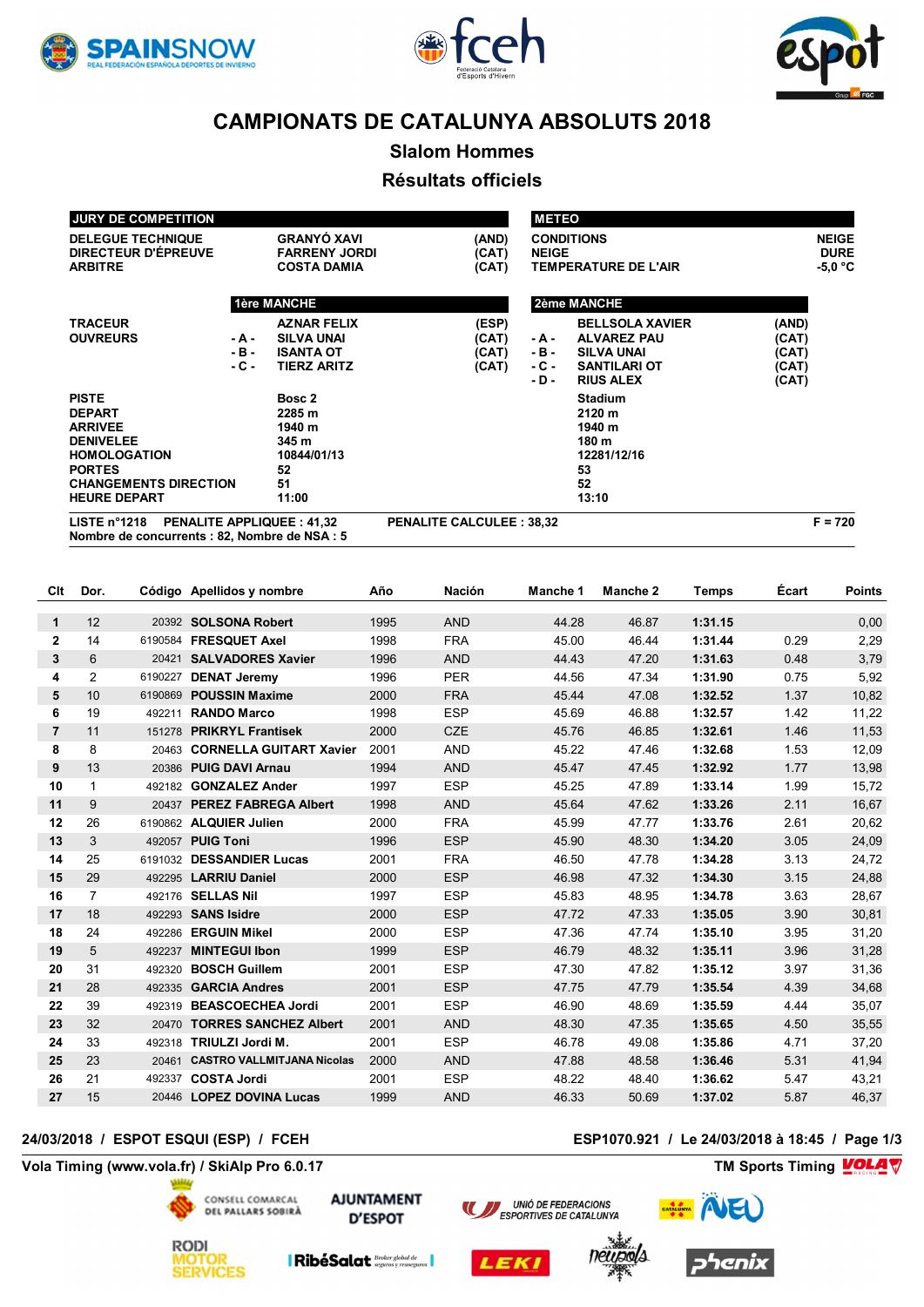





**Slalom Hommes Résultats officiels**

| Clt | Dor. |         | Código Apellidos y nombre       | Año  | <b>Nación</b> | Manche 1 | Manche 2 | <b>Temps</b> | <b>Ecart</b> | <b>Points</b> |
|-----|------|---------|---------------------------------|------|---------------|----------|----------|--------------|--------------|---------------|
| 28  | 48   |         | 20474 MAS GIMENEZ Arnau         | 2001 | <b>AND</b>    | 48.30    | 49.01    | 1:37.31      | 6.16         | 48,66         |
| 29  | 42   |         | 492200 SABUGAL Borja            | 1998 | <b>ESP</b>    | 48.86    | 50.63    | 1:39.49      | 8.34         | 65,88         |
| 30  | 38   |         | 492338 ISERN Jan                | 2001 | <b>ESP</b>    | 49.54    | 50.08    | 1:39.62      | 8.47         | 66,91         |
| 31  | 35   |         | 6190302 JANKOWIAK Anthony       | 1996 | <b>FRA</b>    | 48.92    | 50.83    | 1:39.75      | 8.60         | 67,93         |
| 32  | 40   |         | 492315 RELAT Lluis              | 2001 | <b>ESP</b>    | 49.72    | 50.86    | 1:40.58      | 9.43         | 74,49         |
| 33  | 81   |         | 6191033 <b>GONTIE Martin</b>    | 2001 | <b>FRA</b>    | 50.48    | 50.72    | 1:41.20      | 10.05        | 79,39         |
| 34  | 58   |         | 492368 SOLA Javier              | 2001 | <b>ESP</b>    | 50.62    | 51.06    | 1:41.68      | 10.53        | 83,18         |
| 35  | 41   |         | 492339 CONSUL Peir              | 2001 | <b>ESP</b>    | 50.25    | 51.74    | 1:41.99      | 10.84        | 85,63         |
| 36  | 54   |         | 492331 ALDAZ Javier             | 2001 | <b>ESP</b>    | 50.68    | 52.68    | 1:43.36      | 12.21        | 96,45         |
| 37  | 49   |         | 492310 GUTIERREZ Gabriel        | 2000 | <b>ESP</b>    | 51.03    | 52.77    | 1:43.80      | 12.65        | 99,92         |
| 38  | 46   |         | 492261 ARRUEBO Alejandro        | 1999 | <b>ESP</b>    | 51.62    | 52.42    | 1:44.04      | 12.89        | 101,82        |
| 39  | 57   |         | 492355 GOULA BALLESTER Francesc | 2001 | <b>ESP</b>    | 52.46    | 51.73    | 1:44.19      | 13.04        | 103,00        |
| 40  | 67   | 492194  | <b>SOLDEVILA Oriol</b>          | 1998 | <b>ESP</b>    | 51.99    | 53.24    | 1:45.23      | 14.08        | 111,22        |
| 41  | 64   |         | 20459 GALI ANDRADE Joaquim      | 2000 | <b>AND</b>    | 52.25    | 53.28    | 1:45.53      | 14.38        | 113,59        |
| 42  | 62   |         | 6191039 SOLER Antoine           | 2001 | <b>FRA</b>    | 53.03    | 55.14    | 1:48.17      | 17.02        | 134,44        |
| 43  | 61   |         | 492265 MANANES Alfons           | 1992 | <b>ESP</b>    | 53.63    | 54.58    | 1:48.21      | 17.06        | 134,76        |
| 44  | 76   |         | 492304 DIEZ Jorge               | 2000 | <b>ESP</b>    | 53.72    | 54.54    | 1:48.26      | 17.11        | 135,15        |
| 45  | 69   | 6191035 | <b>JANKOWIAK Matthias</b>       | 2001 | <b>FRA</b>    | 52.98    | 55.69    | 1:48.67      | 17.52        | 138,39        |
| 46  | 70   |         | 492354 GOMEZ HENGSTENBERG Pablo | 2001 | <b>ESP</b>    | 54.84    | 56.70    | 1:51.54      | 20.39        | 161,06        |
| 47  | 82   | 492351  | <b>FERRER CANTELI Albert</b>    | 2001 | <b>ESP</b>    | 56.30    | 56.19    | 1:52.49      | 21.34        | 168,57        |
| 48  | 73   |         | 492352 FURRIOL TORRELL Lluis    | 2001 | <b>ESP</b>    | 57.09    | 57.63    | 1:54.72      | 23.57        | 186,18        |
| 49  | 72   |         | 20190 <b>ROUS David</b>         | 1972 | <b>AND</b>    | 57.02    | 58.39    | 1:55.41      | 24.26        | 191,63        |
| 50  | 78   |         | 492305 PEREZ DEL MOLINO Sergio  | 2000 | <b>ESP</b>    | 56.72    | 58.89    | 1:55.61      | 24.46        | 193,21        |
| 51  | 74   |         | 492052 FORNE Marc               | 1996 | <b>ESP</b>    | 56.79    | 59.48    | 1:56.27      | 25.12        | 198,42        |
| 52  | 75   |         | 492350 SOLER PERRAMON Adria     | 2001 | <b>ESP</b>    | 59.04    | 57.66    | 1:56.70      | 25.55        | 201,82        |
| 53  | 79   | 492317  | <b>VINUESA Gorka</b>            | 2001 | <b>ESP</b>    | 1:04.61  | 1:03.83  | 2:08.44      | 37.29        | 294,56        |
| 54  | 80   |         | 492359 PUJOL BONET Eduard       | 1999 | <b>ESP</b>    | 1:09.88  | 1:10.44  | 2:20.32      | 49.17        | 388,40        |

### **Absents - Manche 1 (2)**

|    | 6190729 ROUCAL Nil        |      | DNS |
|----|---------------------------|------|-----|
| 60 | 492366 BALLESTEROS Daniel | 2001 | DNS |

### **Abandons - Manche 1 (13)**

| 4  |       | 20442 RIUS GIMENEZ Alex    | 1998 | <b>AND</b> | <b>DNF</b> |  |
|----|-------|----------------------------|------|------------|------------|--|
| 16 |       | 492233 BARRUFET Ramon      | 1999 | <b>ESP</b> | <b>DNF</b> |  |
| 17 |       | 492240 VILADOMS Diego      | 1999 | <b>ESP</b> | <b>DNF</b> |  |
| 20 |       | 492198 MARTINEZ Jon        | 1998 | <b>ESP</b> | <b>DNF</b> |  |
| 30 |       | 20473 MARTI ROS Francesc   | 2001 | <b>AND</b> | <b>DNF</b> |  |
| 47 |       | 20472 GARCIA LAFOZ Edgar   | 2001 | <b>AND</b> | <b>DNF</b> |  |
| 51 |       | 492266 CASTELLVI Manel     | 1999 | <b>ESP</b> | <b>DNF</b> |  |
| 55 | 20141 | <b>DEL MORAL Ivan</b>      | 1982 | <b>AND</b> | <b>DNF</b> |  |
| 56 |       | 492357 SALA EGUARAS Lluc   | 2001 | <b>ESP</b> | <b>DNF</b> |  |
| 59 |       | 492345 NOGUERAS Isidre     | 2001 | <b>ESP</b> | <b>DNF</b> |  |
| 65 |       | 492284 VICENTE-ARCHE Jaime | 2000 | <b>ESP</b> | <b>DNF</b> |  |
| 68 |       | 492356 ROS Marc            | 2001 | <b>ESP</b> | <b>DNF</b> |  |
| 77 |       | 492306 MULHERN Stephen     | 2000 | <b>ESP</b> | <b>DNF</b> |  |

### **24/03/2018 / ESPOT ESQUI (ESP) / FCEH ESP1070.921 / Le 24/03/2018 à 18:45 / Page 2/3**

**Vola Timing (www.vola.fr) / SkiAlp Pro 6.0.17 TM Sports Timing**



**AJUNTAMENT D'ESPOT** 











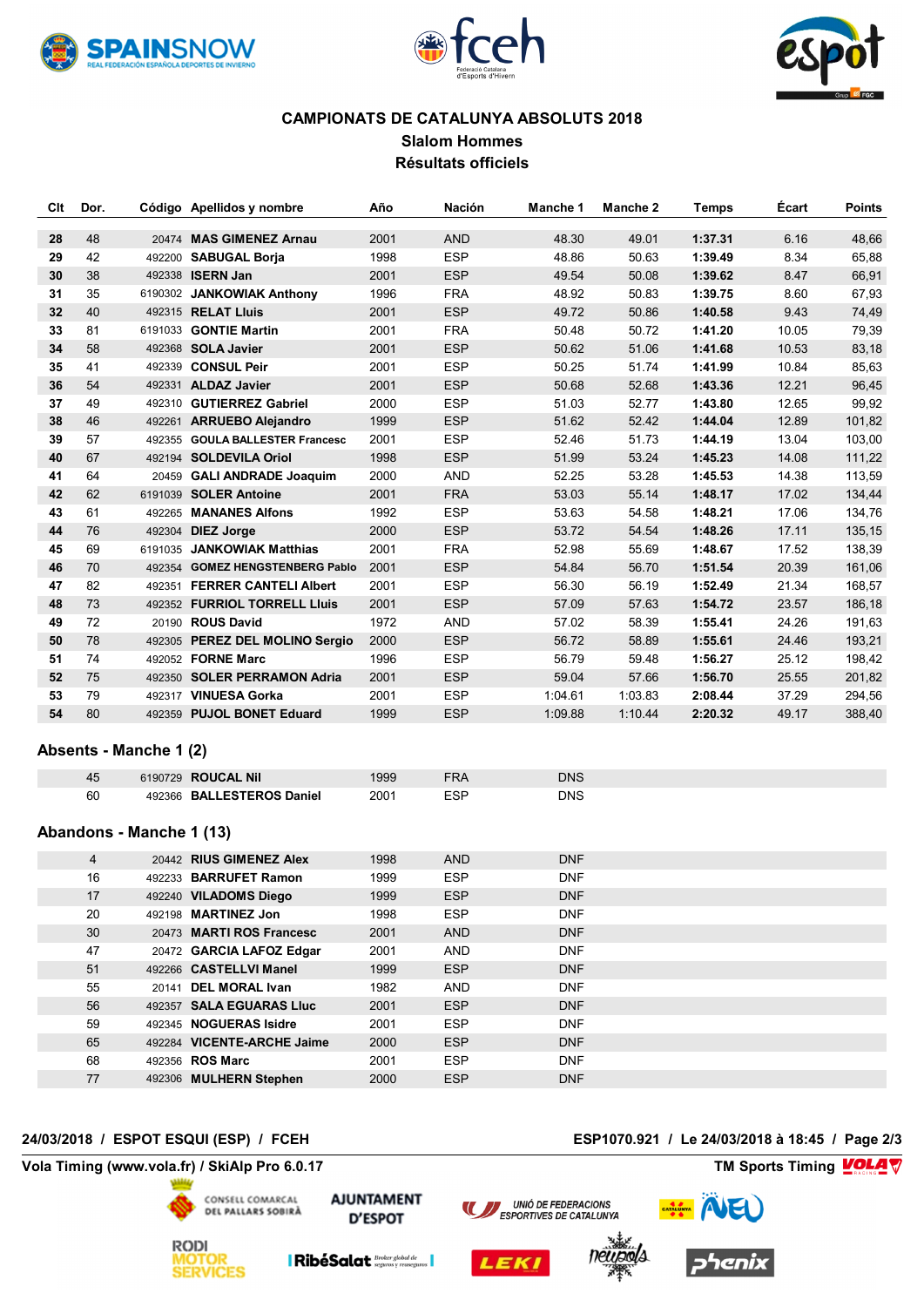





### **CAMPIONATS DE CATALUNYA ABSOLUTS 2018 Slalom Hommes Résultats officiels**

| Clt | Dor. |                             | Código Apellidos y nombre  | Año  | Nación     | Manche 1 | Manche 2   | Temps | Ecart    | <b>Points</b> |
|-----|------|-----------------------------|----------------------------|------|------------|----------|------------|-------|----------|---------------|
|     |      | Abandons - Manche 2 (9)     |                            |      |            |          |            |       |          |               |
|     | 22   |                             | 492279 AGUILA Pol          | 2000 | <b>ESP</b> | 46.69    | <b>DNF</b> |       |          |               |
|     | 27   |                             | 492280 BERNEY Joan         | 2000 | <b>ESP</b> | 48.96    | <b>DNF</b> |       |          |               |
|     | 34   |                             | 492316 ESEVERRI David      | 2001 | <b>ESP</b> | 50.59    | <b>DNF</b> |       |          |               |
|     | 36   |                             | 20023 MIJARES Tomas        | 1968 | AND        | 48.97    | <b>DNF</b> |       |          |               |
|     | 37   |                             | 492257 SOLE Guillem        | 1999 | <b>ESP</b> | 49.72    | <b>DNF</b> |       |          |               |
|     | 52   |                             | 492225 VIDAOR Alvaro       | 1998 | <b>ESP</b> | 49.97    | <b>DNF</b> |       |          |               |
|     | 63   |                             | 492196 ESEVERRI Juan       | 1998 | <b>ESP</b> | 50.44    | <b>DNF</b> |       |          |               |
|     | 66   |                             | 492346 GARCIA Damian       | 2001 | <b>ESP</b> | 52.41    | <b>DNF</b> |       |          |               |
|     | 71   |                             | 492270 SOLA Inigo          | 1998 | <b>ESP</b> | 50.94    | <b>DNF</b> |       |          |               |
|     |      | Disqualifiés - Manche 2 (4) |                            |      |            |          |            |       |          |               |
|     | 43   |                             | 492147 SOLA Jose           | 1997 | <b>ESP</b> | 50.17    | <b>DSQ</b> |       | Porte 56 |               |
|     | 44   |                             | 492340 BURGOS Ignacio      | 2001 | <b>ESP</b> | 48.94    | <b>DSQ</b> |       | Porte 56 |               |
|     | 50   |                             | 492325 <b>BELLVIS Juan</b> | 2001 | <b>ESP</b> | 50.09    | <b>DSQ</b> |       | Porte 56 |               |
|     | 53   |                             | 6191030 BERTAUD Elias      | 2001 | <b>FRA</b> | 46.55    | <b>DSQ</b> |       | Porte 56 |               |

**24/03/2018 / ESPOT ESQUI (ESP) / FCEH ESP1070.921 / Le 24/03/2018 à 18:45 / Page 3/3**

**Vola Timing (www.vola.fr) / SkiAlp Pro 6.0.17 TM Sports Timing**



MOTOR<br>SERVICES

**AJUNTAMENT D'ESPOT** 









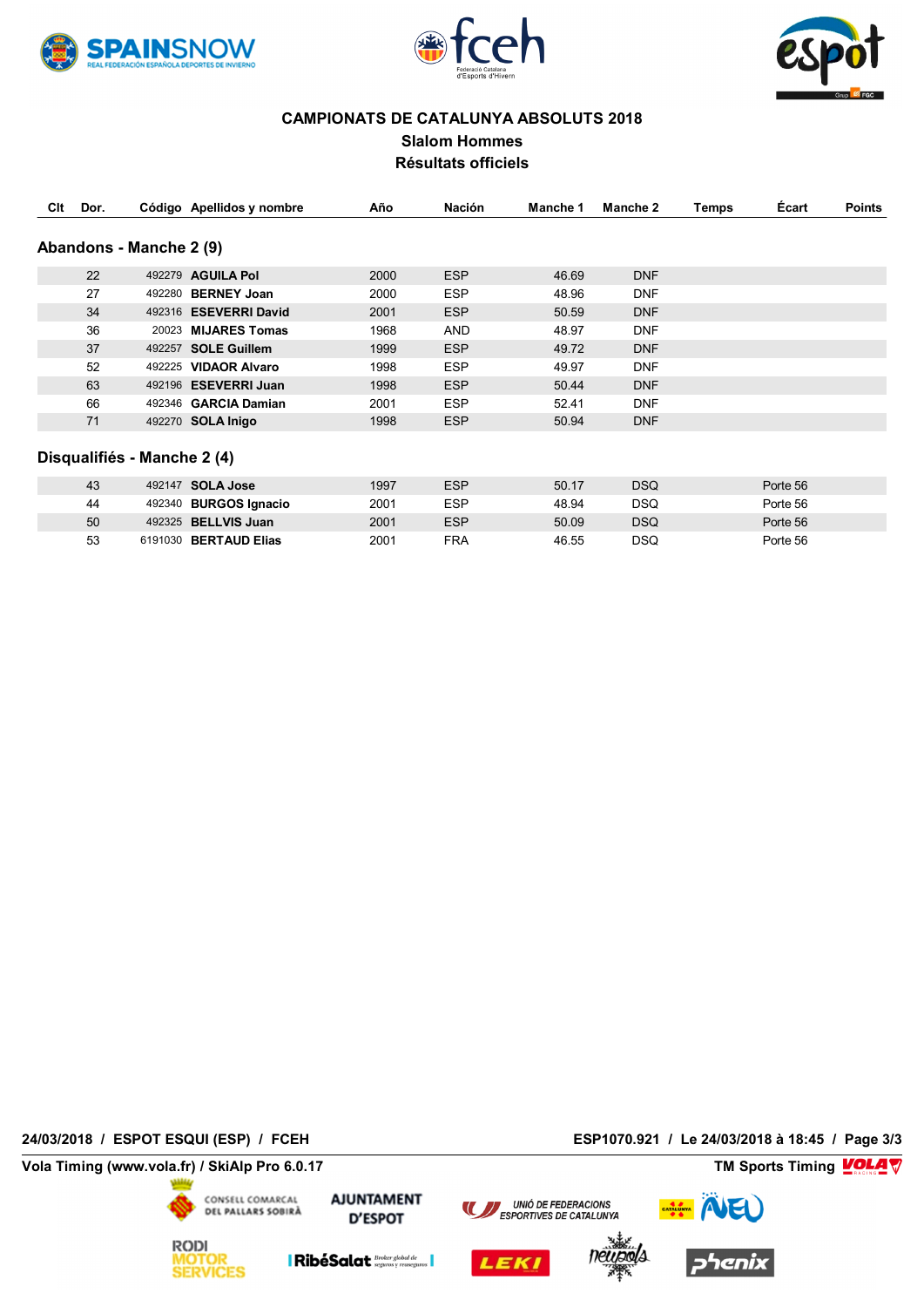





**Géant Dames**

### **Résultats officiels**

| <b>HEURE DEPART</b>          |        | 10:00                  |       |              | 12:45                       |                |
|------------------------------|--------|------------------------|-------|--------------|-----------------------------|----------------|
| <b>CHANGEMENTS DIRECTION</b> |        | 39                     |       |              | 37                          |                |
| <b>PORTES</b>                |        | 41                     |       |              | 38                          |                |
| <b>HOMOLOGATION</b>          |        | 10844/01/13            |       |              | 10844/01/13                 |                |
| <b>DENIVELEE</b>             |        | 345 m                  |       |              | 345 m                       |                |
| <b>ARRIVEE</b>               |        | 1940 m                 |       |              | 1940 m                      |                |
| <b>DEPART</b>                |        | 2285 m                 |       |              | 2285 m                      |                |
| <b>PISTE</b>                 |        | Bosc 2                 |       |              | Bosc 2                      |                |
|                              | $-D-$  | <b>CUNYAT ADRIA</b>    | (ESP) | - D -        | <b>CUNYAT ADRIA</b>         | (ESP)          |
|                              | - C -  | <b>AITES JANA</b>      | (ESP) | - C -        | <b>AITES JANA</b>           | (ESP)          |
|                              | $-B -$ | <b>SERRA GUILLEM</b>   | (ESP) | - B -        | <b>SILVA UNAI</b>           | (ESP)          |
| <b>OUVREURS</b>              | - A -  | <b>SILVA UNAI</b>      | (ESP) | - A -        | <b>SERRA GUILLEM</b>        | (ESP)          |
| <b>TRACEUR</b>               |        | <b>CHURRUAIN WILLY</b> | (ESP) |              | <b>EYCHAENNE REMY</b>       | (FRA)          |
|                              |        | 1ère MANCHE            |       |              | <b>2ème MANCHE</b>          |                |
| <b>ARBITRE</b>               |        | <b>PUJOL PEP</b>       | (ESP) |              | <b>TEMPERATURE DE L'AIR</b> | $-5.0 °C$      |
| DIRECTEUR D'ÉPREUVE          |        | <b>FARRENY JORDI</b>   | (ESP) | <b>NEIGE</b> |                             | <b>POUDRE</b>  |
| <b>DELEGUE TECHNIQUE</b>     |        | <b>GRANYÓ XAVI</b>     | (AND) |              | <b>CONDITIONS</b>           | <b>NUAGEUX</b> |
| <b>JURY DE COMPETITION</b>   |        |                        |       | <b>METEO</b> |                             |                |

**Nombre de concurrents : 63, Nombre de NSA : 5**

| Clt            | Dos.           |         | Code Nom et prénom                 | Année | <b>Nation</b> | Comité     | Club                   | Manche 1 | Manche 2 | Temps   | Écart | Points |
|----------------|----------------|---------|------------------------------------|-------|---------------|------------|------------------------|----------|----------|---------|-------|--------|
| $\mathbf{1}$   | $\mathbf{1}$   | 496327  | <b>MIQUEL Mirentxu</b>             | 1998  | <b>ESP</b>    | CAT        | CAEI                   | 1:00.37  | 1:01.01  | 2:01.38 |       | 0,00   |
| $\overline{2}$ | 6              | 496285  | <b>TORNERO Nuria</b>               | 1997  | <b>ESP</b>    | CAT        | LMCE                   | 1:00.77  | 1:01.60  | 2:02.37 | 0.99  | 7,99   |
| 3              | 13             | 496475  | <b>MIQUEL Patricia</b>             | 2000  | <b>ESP</b>    | CAT        | CAEI                   | 1:02.00  | 1:00.76  | 2:02.76 | 1.38  | 11,14  |
| 4              | 8              | 496413  | <b>VAZQUEZ Mireia</b>              | 2000  | <b>ESP</b>    | CAT        | <b>GRANUEC</b>         | 1:01.85  | 1:02.23  | 2:04.08 | 2.70  | 21,80  |
| 5              | 3              | 496403  | <b>GASIENICA-KOTELNICKA Noelia</b> | 1999  | <b>ESP</b>    | <b>ARA</b> | C.ESQUI JACA           | 1:02.25  | 1:02.04  | 2:04.29 | 2.91  | 23,49  |
| 6              | 5              | 496434  | <b>ABAD Celia</b>                  | 2000  | ESP           | <b>ARA</b> | P-GUARA                | 1:02.25  | 1:02.13  | 2:04.38 | 3.00  | 24,22  |
| $\overline{7}$ | 9              | 496322  | <b>MATEU Eugenia</b>               | 1998  | <b>ESP</b>    | CAT        | <b>LMCE</b>            | 1:02.10  | 1:02.56  | 2:04.66 | 3.28  | 26,48  |
| 8              | 14             | 25207   | <b>MIJARES RUF Claudia</b>         | 1999  | AND           | AND        | <b>ECAP</b>            | 1:02.34  | 1:02.34  | 2:04.68 | 3.30  | 26,64  |
| 9              | $\overline{4}$ | 496371  | <b>FORNE Alba</b>                  | 1999  | <b>ESP</b>    | CAT        | LMCE                   | 1:02.30  | 1:02.82  | 2:05.12 | 3.74  | 30,20  |
| 10             | $\overline{2}$ | 496425  | <b>OLMO Carmela</b>                | 2000  | <b>ESP</b>    | CAT        | CAEI                   | 1:02.39  | 1:03.26  | 2:05.65 | 4.27  | 34,48  |
| 11             | 10             | 198057  | <b>ALVAREZ Camille</b>             | 2000  | <b>FRA</b>    | <b>FRA</b> | <b>SC FONT ROMEU P</b> | 1:04.05  | 1:02.76  | 2:06.81 | 5.43  | 43,84  |
| 12             | 11             | 496426  | <b>ALBERT Clara</b>                | 2000  | <b>ESP</b>    | CAT        | CAEI                   | 1:03.60  | 1:03.52  | 2:07.12 | 5.74  | 46,34  |
| 13             | 24             | 198152  | <b>GALY Leonie</b>                 | 2001  | <b>FRA</b>    | <b>FRA</b> | <b>PEYRAGUDES</b>      | 1:04.80  | 1:03.25  | 2:08.05 | 6.67  | 53,85  |
| 14             | 15             | 496176  | <b>BOIX Mariona</b>                | 1995  | <b>ESP</b>    | CAT        | LMCE                   | 1:04.69  | 1:04.24  | 2:08.93 | 7.55  | 60,96  |
| 15             | 16             | 496454  | <b>SANMARTIN ARBONES Ines</b>      | 2001  | <b>ESP</b>    | <b>CYL</b> | <b>CONTY</b>           | 1:04.70  | 1:04.27  | 2:08.97 | 7.59  | 61,28  |
| 16             | 18             | 198109  | <b>NAVARRET Sidonie</b>            | 2000  | <b>FRA</b>    | <b>FRA</b> | S.C PEYRAGUDES         | 1:04.45  | 1:04.54  | 2:08.99 | 7.61  | 61,44  |
| 17             | 37             | 496480  | <b>BORRAS SOLSONA Anna</b>         | 2001  | <b>ESP</b>    | CAT        | <b>MLEC</b>            | 1:04.59  | 1:05.04  | 2:09.63 | 8.25  | 66,61  |
| 18             | 17             | 496405  | <b>SANCHEZ-CRUZAT Alicia</b>       | 1999  | <b>ESP</b>    | <b>ARA</b> | C.ESQUI JACA           | 1:05.60  | 1:04.42  | 2:10.02 | 8.64  | 69,76  |
| 19             | 22             | 496391  | <b>PARELLADA Jazmin</b>            | 1999  | <b>ESP</b>    | <b>MAD</b> | <b>COLMENAR</b>        | 1:05.64  | 1:04.48  | 2:10.12 | 8.74  | 70,57  |
| 20             | 23             | 496440  | <b>VIDAOR Ana</b>                  | 2001  | <b>ESP</b>    | CAT        | CAEI                   | 1:05.98  | 1:04.39  | 2:10.37 | 8.99  | 72,58  |
| 21             | 12             | 496404  | <b>GORDO Rocio</b>                 | 1999  | <b>ESP</b>    | <b>ARA</b> | C.ESQUI JACA           | 1:05.50  | 1:05.00  | 2:10.50 | 9.12  | 73,63  |
| 22             | 61             | 496441  | <b>SENTIS Cristina</b>             | 2001  | ESP           | CAT        | CANMC                  | 1:06.93  | 1:04.05  | 2:10.98 | 9.60  | 77,51  |
| 23             | 26             | 197788  | <b>BOUHACENE Mallory</b>           | 1995  | <b>FRA</b>    | <b>FRA</b> | S.C. PEYRAGUDES        | 1:05.26  | 1:05.76  | 2:11.02 | 9.64  | 77,83  |
| 24             | 34             | 496443  | <b>KRATTLI Martina</b>             | 2001  | <b>ESP</b>    | CAT        | <b>GRANUEC</b>         | 1:06.68  | 1:05.49  | 2:12.17 | 10.79 | 87,12  |
| 25             | 28             | 496442  | <b>CLOTET Aran</b>                 | 2001  | <b>ESP</b>    | CAT        | <b>CEVA</b>            | 1:07.84  | 1:05.30  | 2:13.14 | 11.76 | 94,95  |
| 26             | 25             | 198155  | <b>PATOUILLET Anais</b>            | 2001  | <b>FRA</b>    | <b>FRA</b> | PE                     | 1:07.75  | 1:05.45  | 2:13.20 | 11.82 | 95,43  |
| 27             | 32             | 25211   | <b>LALIEVE PRUNERA Gador</b>       | 2000  | <b>AND</b>    | <b>AND</b> | <b>SEC</b>             | 1:06.91  | 1:06.62  | 2:13.53 | 12.15 | 98,10  |
| 28             | 27             | 496373  | <b>SULE Georgina</b>               | 1999  | <b>ESP</b>    | CAT        | LMCE                   | 1:08.36  | 1:05.62  | 2:13.98 | 12.60 | 101,73 |
| 29             | 29             | 496424  | <b>RUIZ Sofia</b>                  | 2000  | <b>ESP</b>    | CAT        | CAEI                   | 1:05.44  | 1:08.71  | 2:14.15 | 12.77 | 103,10 |
| 30             | 63             |         | 25216 BERTRAN Pepa                 | 2001  | <b>AND</b>    | <b>AND</b> | <b>SEC</b>             | 1:08.99  | 1:06.88  | 2:15.87 | 14.49 | 116,99 |
| 31             | 39             |         | 496326 VALENCIA Ivet               | 1998  | <b>ESP</b>    | CAT        | <b>GRANUEC</b>         | 1:09.29  | 1:08.50  | 2:17.79 | 16.41 | 132,49 |
| 32             | 31             | 496436  | <b>SANTOS Cristina</b>             | 2000  | <b>ESP</b>    | <b>AST</b> | PAJARES SKI CLUI       | 1:09.76  | 1:08.34  | 2:18.10 | 16.72 | 134,99 |
| 33             | 49             | 6536766 | <b>DEBLEY Erica</b>                | 2001  | <b>USA</b>    | <b>USA</b> | STEVENS PASS AL        | 1:09.89  | 1:08.46  | 2:18.35 | 16.97 | 137,01 |
| 34             | 46             |         | 496445 UGAS Norma                  | 2000  | <b>ESP</b>    | CAT        | <b>GRANUEC</b>         | 1:09.95  | 1:10.08  | 2:20.03 | 18.65 | 150,58 |

### **25/03/2018 / ESPOT ESQUI (ESP) / FCEH ESP6016.921 / Le 25/03/2018 à 15:28 / Page 1/2**

**Vola Timing (www.vola.fr) / SkiAlp Pro 6.0.17 TM Sports Timing**



**AJUNTAMENT D'ESPOT** 





UNIÓ DE FEDERACIONS



**VolaSoftControlPdf**

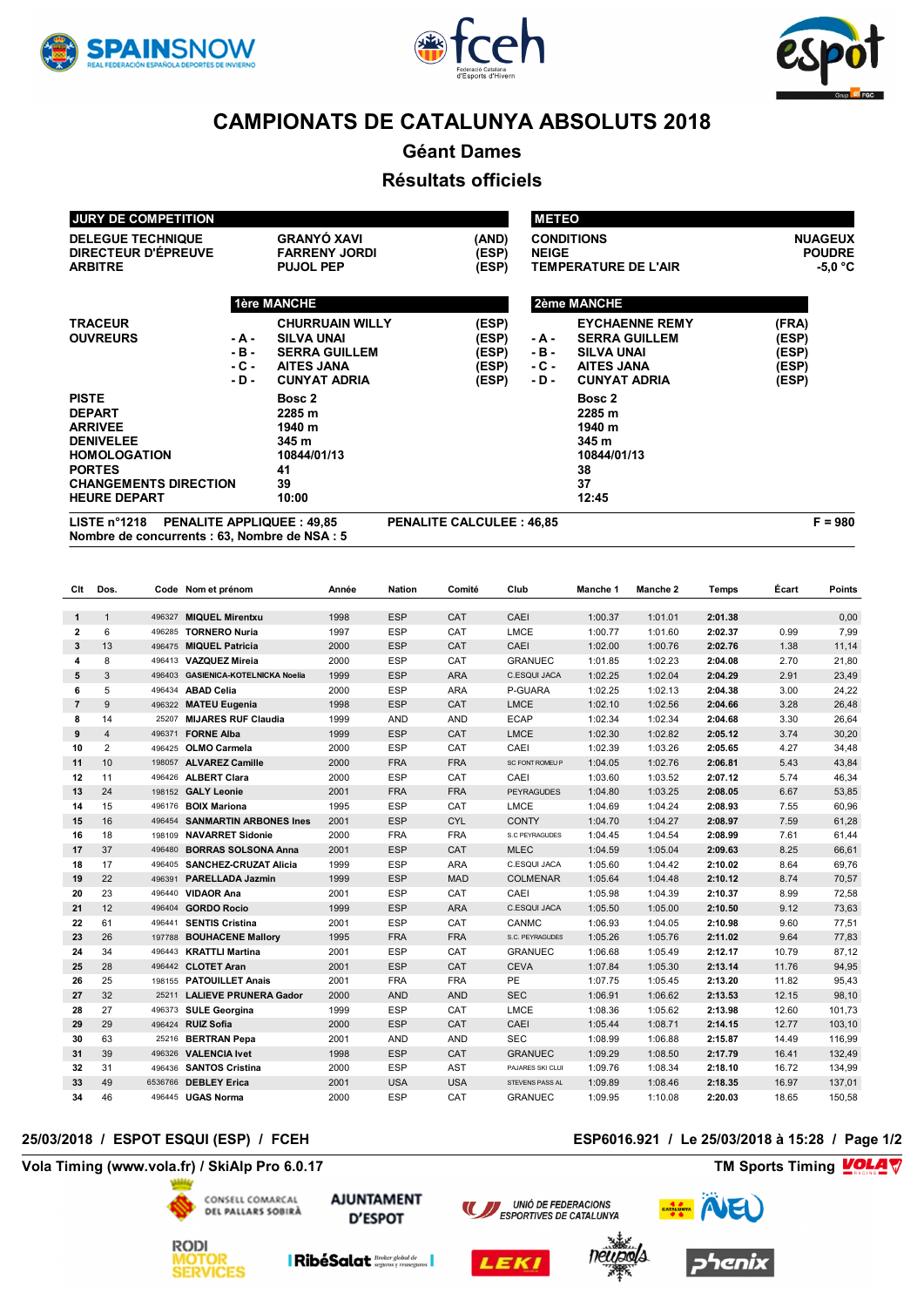## **CAMPIONATS DE CATALUNYA ABSOLUTS 2018 Géant Dames Résultats officiels**

| Clt | Dos. | Code   | Nom et prénom                        | Année | <b>Nation</b> | Comité     | Club           | Manche 1 | Manche 2 | Temps   | Ecart | Points |
|-----|------|--------|--------------------------------------|-------|---------------|------------|----------------|----------|----------|---------|-------|--------|
|     |      |        |                                      |       |               |            |                |          |          |         |       |        |
| 35  | 36   | 496435 | <b>DIAZ Angela</b>                   | 2000  | <b>ESP</b>    | <b>ARA</b> | C.ESQUI JACA   | 1:10.66  | 1:09.65  | 2:20.31 | 18.93 | 152,84 |
| 36  | 43   | 496427 | <b>SASTRE Sofia</b>                  | 2000  | <b>ESP</b>    | CAT        | <b>GRANUEC</b> | 1:11.66  | 1:09.58  | 2:21.24 | 19.86 | 160,35 |
| 37  | 41   | 496470 | <b>RAGULL LORAS Marta</b>            | 2001  | <b>ESP</b>    | CAT        | <b>LMCE</b>    | 1:12.85  | 1:08.50  | 2:21.35 | 19.97 | 161,23 |
| 38  | 50   | 496458 | <b>CORTES SOLE Marina</b>            | 2001  | <b>ESP</b>    | CAT        | CANM           | 1:12.83  | 1:09.36  | 2:22.19 | 20.81 | 168,02 |
| 39  | 44   | 496466 | <b>URENA POCH Maria</b>              | 2001  | <b>ESP</b>    | CAT        | <b>LMCE</b>    | 1:13.60  | 1:12.99  | 2:26.59 | 25.21 | 203,54 |
| 40  | 55   | 496467 | <b>CASALS GODAYOL Marina</b>         | 2001  | <b>ESP</b>    | CAT        | LMCE           | 1:15.24  | 1:13.67  | 2:28.91 | 27.53 | 222,27 |
| 41  | 48   | 496464 | <b>GARCES MARTINEZ Maria</b>         | 2001  | <b>ESP</b>    | CAT        | <b>CANM</b>    | 1:15.03  | 1:14.12  | 2:29.15 | 27.77 | 224,21 |
| 42  | 47   | 496370 | <b>FORNE Ruth</b>                    | 1999  | <b>ESP</b>    | CAT        | LMCE           | 1:14.79  | 1:14.54  | 2:29.33 | 27.95 | 225,66 |
| 43  | 56   | 496381 | <b>ABAJO Berta</b>                   | 1999  | <b>ESP</b>    | <b>ARA</b> | FORMIGAL E.C.  | 1:16.24  | 1:15.07  | 2:31.31 | 29.93 | 241,65 |
| 44  | 51   | 496382 | <b>CASASUS Patricia</b>              | 1999  | <b>ESP</b>    | <b>ARA</b> | FORMIGAL E.C.  | 1:16.85  | 1:15.40  | 2:32.25 | 30.87 | 249,24 |
| 45  | 54   | 496433 | <b>GARRIDO Marta</b>                 | 2000  | <b>ESP</b>    | <b>MAD</b> | <b>ZIMAS</b>   | 1:16.10  | 1:18.28  | 2:34.38 | 33.00 | 266,44 |
| 46  | 58   | 496456 | <b>ABAD ORSOLA Maria</b>             | 2001  | <b>ESP</b>    | CAT        | CANM           | 1:18.24  | 1:16.65  | 2:34.89 | 33.51 | 270,55 |
| 47  | 60   | 496482 | <b>FERNANDEZ DE TROCONIZ Carlota</b> | 2001  | <b>ESP</b>    | <b>ARA</b> | <b>SKIVA</b>   | 1:20.81  | 1:19.20  | 2:40.01 | 38.63 | 311,89 |
| 48  | 57   | 496483 | <b>MAGUREGUI Carlota</b>             | 2000  | <b>ESP</b>    | ARA        | <b>SKIVA</b>   | 1:20.30  | 1:21.51  | 2:41.81 | 40.43 | 326,42 |
| 49  | 59   | 496474 | <b>MURIEL DE DIOS Nuria</b>          | 2001  | <b>ESP</b>    | CAT        | CAEI           | 1:20.74  | 1:21.31  | 2:42.05 | 40.67 | 328,36 |

### **- D - CUNYAT ADRIA (ESP) Absents - Manche 1 (2)**

| 19 | 197620 ALIEU Laurie         | 995  | FRA        |     | S.C. Neige Azur | <b>DNS</b> |
|----|-----------------------------|------|------------|-----|-----------------|------------|
| 20 | 496473 POMES ROVIRA Carlota | 2001 | <b>ESP</b> | CAT | CAEI            | DNS        |

### **HOMOLOGATION 10844/01/13 10844/01/13 Abandons - Manche 1 (8)**

|    | 25208 ARNABAT MARSOL Laura              | 1999 | <b>AND</b> | <b>AND</b> | <b>ECA</b>       | <b>DNF</b> |
|----|-----------------------------------------|------|------------|------------|------------------|------------|
| 21 | 25215 RODRIGUEZ ELIAS Xenia             | 2001 | <b>AND</b> | AND        | <b>ECOA</b>      | <b>DNF</b> |
| 30 | 65131 BOUDAOUD Manon                    | 2001 | <b>BEL</b> | <b>BEL</b> | SKI CLUB DE MALM | <b>DNF</b> |
| 38 | 496469 ORRIOLS Cristina                 | 2001 | <b>ESP</b> | CAT        | LMCE             | <b>DNF</b> |
| 42 | <b>ALONSO Mireia</b><br>496477          | 2001 | <b>ESP</b> | CAT        | <b>LMCE</b>      | <b>DNF</b> |
| 45 | 496478 MARTI MONTSERRAT Pia             | 2001 | <b>ESP</b> | CAT        | CAEI             | <b>DNF</b> |
| 52 | 496465 TURU CAPELLA Mariona             | 2001 | <b>ESP</b> | CAT        | <b>GRANU</b>     | <b>DNF</b> |
| 53 | <b>DRUILLE Lucia Teresita</b><br>496429 | 2000 | <b>ESP</b> | MAD        | <b>TECALP</b>    | <b>DNF</b> |

### **Absents - Manche 2 (2)**

| 33<br>496412 FERNANDEZ Isabel       | 2000 | <b>ESP</b> | CAT | <b>GRANUEC</b> | 1:11.12 | <b>DNS</b> |  |
|-------------------------------------|------|------------|-----|----------------|---------|------------|--|
| 496479 MARTI MONTSERRAT Clara<br>40 | 2001 | <b>ESP</b> | CAT | CAEI           | !:11.55 | <b>DNS</b> |  |

### **Abandons - Manche 2 (2)**

| 25<br>ື  | <b>CULEBRAS Andrea</b><br>496378                     | 1999 | ESP | <b>MAC</b>                                              | <b>AMISTAD</b> | :09.28 | <b>DNF</b> |
|----------|------------------------------------------------------|------|-----|---------------------------------------------------------|----------------|--------|------------|
| cc<br>٥z | <b>GONZALEZ COMPANY Mariona Fusui 2001</b><br>496468 |      | ESF | CAT<br>$\sim$ $\sim$ $\sim$ $\sim$ $\sim$ $\sim$ $\sim$ | MOT<br>-IVIU – | 12.33  | <b>DNF</b> |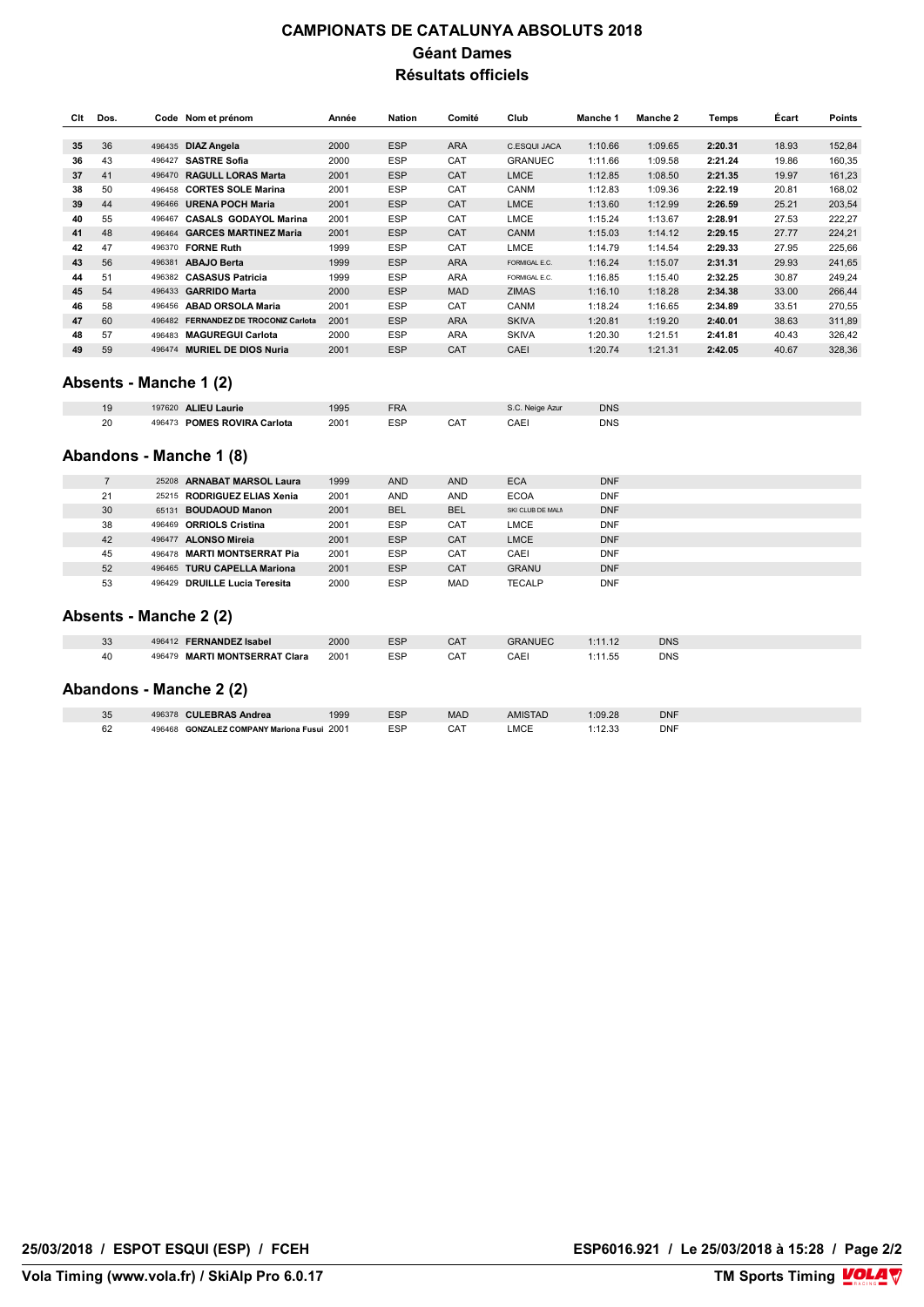





**Gèant Hommes**

### **Résultats officiels**

| LISTE $n^{\circ}$ 1218       |        | <b>PENALITE APPLIQUEE: 42,68</b> | <b>PENALITE CALCULEE: 39,68</b> |              |                             | $F = 980$      |
|------------------------------|--------|----------------------------------|---------------------------------|--------------|-----------------------------|----------------|
| <b>HEURE DEPART</b>          |        | 10:00                            |                                 |              | 12:45                       |                |
| <b>CHANGEMENTS DIRECTION</b> |        | 39                               |                                 |              | 37                          |                |
| <b>PORTES</b>                |        | 41                               |                                 |              | 38                          |                |
| <b>HOMOLOGATION</b>          |        | 10844/01/13                      |                                 |              | 10844/01/13                 |                |
| <b>DENIVELEE</b>             |        | 345 m                            |                                 |              | 345 m                       |                |
| <b>ARRIVEE</b>               |        | 1940 m                           |                                 |              | 1940 m                      |                |
| <b>DEPART</b>                |        | 2285 m                           |                                 |              | 2285 m                      |                |
| <b>PISTE</b>                 |        | Bosc 2                           |                                 |              | Bosc 2                      |                |
|                              | $-D -$ | <b>CUNYAT ADRIA</b>              | (ESP)                           | - D -        | <b>CUNYAT ADRIA</b>         | (ESP)          |
|                              | - C -  | <b>AITES JANA</b>                | (ESP)                           | - C -        | <b>AITES JANA</b>           | (ESP)          |
|                              | - B -  | <b>SILVA UNAI</b>                | (ESP)                           | - B -        | <b>SILVA UNAI</b>           | (ESP)          |
| <b>OUVREURS</b>              | -А-    | <b>SERRA GUILLEM</b>             | (ESP)                           | - A -        | <b>SERRA GUILLEM</b>        | (ESP)          |
| <b>TRACEUR</b>               |        | <b>CHURRUAIN WILLY</b>           | (ESP)                           |              | <b>EYCHAENNE REMY</b>       | (FRA)          |
|                              |        | 1ère MANCHE                      |                                 |              | 2ème MANCHE                 |                |
| <b>ARBITRE</b>               |        | <b>PUJOL PEP</b>                 | (ESP)                           |              | <b>TEMPERATURE DE L'AIR</b> | $-5.0 °C$      |
| DIRECTEUR D'ÉPREUVE          |        | <b>FARRENY JORDI</b>             | (ESP)                           | <b>NEIGE</b> |                             | <b>POUDRE</b>  |
| <b>DELEGUE TECHNIQUE</b>     |        | <b>GRANYÓ XAVI</b>               | (AND)                           |              | <b>CONDITIONS</b>           | <b>NUAGEUX</b> |
|                              |        |                                  |                                 |              |                             |                |
| <b>JURY DE COMPETITION</b>   |        |                                  |                                 | <b>METEO</b> |                             |                |

**Nombre de concurrents : 80, Nombre de NSA : 5**

| Cit            | Dos.           |         | Code Nom et prénom                | Année | Nation     | Comité     | Club                 | Manche 1 | Manche 2 | <b>Temps</b> | Écart | Points |
|----------------|----------------|---------|-----------------------------------|-------|------------|------------|----------------------|----------|----------|--------------|-------|--------|
| $\mathbf{1}$   | 5              |         | 6190584 FRESQUET Axel             | 1998  | <b>FRA</b> | <b>FRA</b> | SC FONT ROMEU P      | 58.38    | 58.75    | 1:57.13      |       | 0,00   |
| $\overline{2}$ | 6              | 20437   | <b>PEREZ FABREGA Albert</b>       | 1998  | <b>AND</b> | <b>AND</b> | <b>ECOA</b>          | 59.10    | 59.69    | 1:58.79      | 1.66  | 13,89  |
| 3              | 21             | 20463   | <b>CORNELLA GUITART Xavier</b>    | 2001  | <b>AND</b> | <b>AND</b> | <b>ECA</b>           | 59.45    | 59.41    | 1:58.86      | 1.73  | 14,47  |
| 4              | 12             |         | 492182 GONZALEZ Ander             | 1997  | <b>ESP</b> | <b>ARA</b> | PANTICOSA E.C.       | 59.59    | 59.33    | 1:58.92      | 1.79  | 14,98  |
| 5              | 17             | 492198  | <b>MARTINEZ Jon</b>               | 1998  | <b>ESP</b> | CAT        | CAEI                 | 58.97    | 1:00.24  | 1:59.21      | 2.08  | 17,40  |
| 6              | $\overline{7}$ | 492237  | <b>MINTEGUI Ibon</b>              | 1999  | <b>ESP</b> | <b>ARA</b> | C.P. MAYENCOS        | 59.47    | 59.79    | 1:59.26      | 2.13  | 17,82  |
| $\overline{7}$ | 11             | 492240  | <b>VILADOMS Diego</b>             | 1999  | ESP        | CAT        | <b>CSC</b>           | 59.44    | 1:00.17  | 1:59.61      | 2.48  | 20,75  |
| 8              | $\overline{4}$ | 20386   | <b>PUIG DAVI Arnau</b>            | 1994  | <b>AND</b> | <b>AND</b> | SOLDEU.SEC.          | 1:00.50  | 59.21    | 1:59.71      | 2.58  | 21,59  |
| 9              | 3              | 6190227 | <b>DENAT Jeremy</b>               | 1996  | <b>PER</b> | <b>PER</b> | S.C. FONT ROMEU      | 58.28    | 1:01.58  | 1:59.86      | 2.73  | 22,84  |
| 10             | 13             | 492176  | <b>SELLAS Nil</b>                 | 1997  | <b>ESP</b> | CAT        | CANMC                | 59.81    | 1:00.11  | 1:59.92      | 2.79  | 23,34  |
| 10             | 10             | 492295  | <b>LARRIU Daniel</b>              | 2000  | <b>ESP</b> | CAT        | <b>CEVA</b>          | 59.74    | 1:00.18  | 1:59.92      | 2.79  | 23,34  |
| 12             | 24             | 492335  | <b>GARCIA Andres</b>              | 2001  | <b>ESP</b> | <b>ARA</b> | C.P. MAYENCOS        | 1:00.09  | 1:00.33  | 2:00.42      | 3.29  | 27,53  |
| 13             | 18             | 492318  | TRIULZI Jordi M.                  | 2001  | <b>ESP</b> | CAT        | <b>LMCE</b>          | 1:00.56  | 1:00.67  | 2:01.23      | 4.10  | 34,30  |
| 14             | 23             | 492279  | <b>AGUILA Pol</b>                 | 2000  | <b>ESP</b> | CAT        | <b>GRANUEC</b>       | 59.88    | 1:01.86  | 2:01.74      | 4.61  | 38,57  |
| 15             | 41             | 6191030 | <b>BERTAUD Elias</b>              | 2001  | <b>FRA</b> | <b>FRA</b> | <b>SC VAL LOURON</b> | 1:02.18  | 1:00.12  | 2:02.30      | 5.17  | 43,26  |
| 15             | 28             | 492280  | <b>BERNEY Joan</b>                | 2000  | <b>ESP</b> | CAT        | <b>GRANUEC</b>       | 1:01.30  | 1:01.00  | 2:02.30      | 5.17  | 43,26  |
| 15             | 26             | 492320  | <b>BOSCH Guillem</b>              | 2001  | <b>ESP</b> | CAT        | <b>SCC</b>           | 1:00.89  | 1:01.41  | 2:02.30      | 5.17  | 43,26  |
| 18             | 36             | 492337  | <b>COSTA Jordi</b>                | 2001  | <b>ESP</b> | CAT        | CANMC                | 1:01.67  | 1:00.68  | 2:02.35      | 5.22  | 43,67  |
| 19             | 29             | 20461   | <b>CASTRO VALLMITJANA Nicolas</b> | 2000  | <b>AND</b> | <b>AND</b> | <b>ECAP</b>          | 1:01.37  | 1:01.00  | 2:02.37      | 5.24  | 43,84  |
| 20             | 32             | 492319  | <b>BEASCOECHEA Jordi</b>          | 2001  | <b>ESP</b> | CAT        | <b>LMCE</b>          | 1:01.57  | 1:01.07  | 2:02.64      | 5.51  | 46,10  |
| 21             | 42             | 6190862 | <b>ALQUIER Julien</b>             | 2000  | <b>FRA</b> | <b>FRA</b> | S.C PEYRAGUDES       | 1:01.65  | 1:01.00  | 2:02.65      | 5.52  | 46,18  |
| 22             | 50             | 20474   | <b>MAS GIMENEZ Arnau</b>          | 2001  | <b>AND</b> | <b>AND</b> | <b>PCGR</b>          | 1:01.70  | 1:01.07  | 2:02.77      | 5.64  | 47,19  |
| 23             | 46             | 492147  | <b>SOLA Jose</b>                  | 1997  | <b>ESP</b> | CAT        | CAEI                 | 1:01.61  | 1:01.78  | 2:03.39      | 6.26  | 52,38  |
| 24             | 56             | 492339  | <b>CONSUL Peir</b>                | 2001  | <b>ESP</b> | CAT        | CAEI                 | 1:02.29  | 1:01.61  | 2:03.90      | 6.77  | 56,64  |
| 25             | 37             | 492257  | <b>SOLE Guillem</b>               | 1999  | <b>ESP</b> | CAT        | <b>GRANUEC</b>       | 1:02.02  | 1:01.92  | 2:03.94      | 6.81  | 56,98  |
| 26             | 39             | 6190302 | <b>JANKOWIAK Anthony</b>          | 1996  | <b>FRA</b> | <b>FRA</b> | CS VAL LOURON        | 1:02.52  | 1:01.63  | 2:04.15      | 7.02  | 58,73  |
| 27             | 48             |         | 492266 CASTELLVI Manel            | 1999  | <b>ESP</b> | CAT        | <b>CANMC</b>         | 1:02.80  | 1:02.13  | 2:04.93      | 7.80  | 65,26  |
| 28             | 34             | 492316  | <b>ESEVERRI David</b>             | 2001  | <b>ESP</b> | CAT        | CAEI                 | 1:02.86  | 1:02.13  | 2:04.99      | 7.86  | 65,76  |
| 29             | 52             | 492340  | <b>BURGOS Ignacio</b>             | 2001  | <b>ESP</b> | CAT        | Csc                  | 1:03.16  | 1:03.00  | 2:06.16      | 9.03  | 75,55  |
| 30             | 45             |         | 492200 SABUGAL Borja              | 1998  | <b>ESP</b> | CAT        | CAEI                 | 1:03.57  | 1:02.70  | 2:06.27      | 9.14  | 76,47  |
| 31             | 43             |         | 492315 RELAT Lluis                | 2001  | <b>ESP</b> | CAT        | CAEI                 | 1:03.87  | 1:02.43  | 2:06.30      | 9.17  | 76,72  |
| 32             | 25             | 20023   | <b>MIJARES Tomas</b>              | 1968  | <b>AND</b> | <b>AND</b> | ARINSAL PAL          | 1:02.95  | 1:03.64  | 2:06.59      | 9.46  | 79,15  |
| 33             | 22             | 492261  | <b>ARRUEBO Alejandro</b>          | 1999  | <b>ESP</b> | <b>ARA</b> | FORMIGAL E.C.        | 1:03.45  | 1:03.86  | 2:07.31      | 10.18 | 85,17  |
| 34             | 44             |         | 492325 BELLVIS Juan               | 2001  | <b>ESP</b> | <b>ARA</b> | PANTICOSA E.C.       | 1:03.51  | 1:04.32  | 2:07.83      | 10.70 | 89,52  |

### **25/03/2018 / ESPOT ESQUI (ESP) / FCEH ESP1069.921 / Le 25/03/2018 à 15:30 / Page 1/2**

**Vola Timing (www.vola.fr) / SkiAlp Pro 6.0.17 TM Sports Timing**



*AOTOR<br>SERVICES* 

**AJUNTAMENT D'ESPOT** 







 $\blacksquare$ RibéSalat  $\frac{\textit{Broke global de}}{\textit{seguros } v \textit{ reaseguros}}$